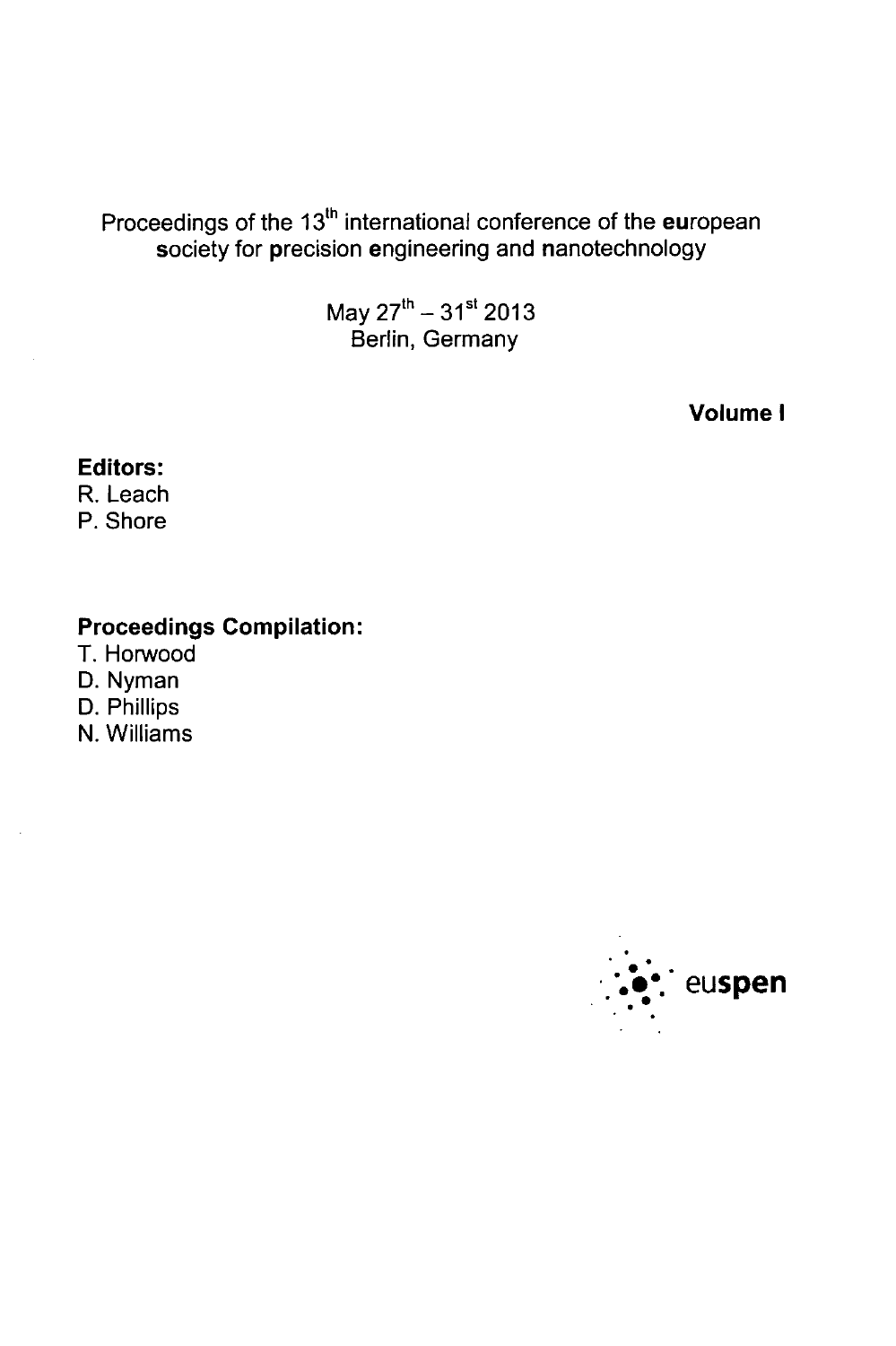| K3               | <b>Keynote 3:</b> "Industrial Measurement - A Reflection on Progress<br>from 1960 to 2060"<br>Mr Nick Orchard, Rolls Royce, UK                                                                                                                                                                                                                                                                                                                                                                                                                                                                                                                     | 21V1        |
|------------------|----------------------------------------------------------------------------------------------------------------------------------------------------------------------------------------------------------------------------------------------------------------------------------------------------------------------------------------------------------------------------------------------------------------------------------------------------------------------------------------------------------------------------------------------------------------------------------------------------------------------------------------------------|-------------|
|                  | Oral Session 0: Advanced Optics Technology                                                                                                                                                                                                                                                                                                                                                                                                                                                                                                                                                                                                         |             |
| O <sub>0.1</sub> | State-Of-The-Art X-Ray Optical Systems and their Fabrication<br>A. Erko<br>Institute for Nanometre Optics and Technology, Helmholtz Zentrum<br>Berlin, Germany                                                                                                                                                                                                                                                                                                                                                                                                                                                                                     | <b>27V1</b> |
| O0.2             | Optical Glass Grinding with Laser Structured Coarse-Grained<br><b>Diamond Wheels</b><br>B. Guo, Q. L. Zhao, W. Zhang,<br>CPE-Center for Precision Engineering, School of Mechatronics<br>Engineering, Harbin Institute of Technology, China                                                                                                                                                                                                                                                                                                                                                                                                        | 31V1        |
| O <sub>0.3</sub> | Manufacturing of Freeform Mirror by Milling and Altering its<br><b>Optical Characteristics by ALD SiO2 Coating</b><br>J. Mutanen <sup>1</sup> , J. Väyrynen <sup>2</sup> , S. Kivi <sup>3</sup> , M. Toiviainen <sup>3</sup> ,<br>J. Laukkanen <sup>1</sup> , P. Pääkkönen <sup>1</sup> , T. Itkonen <sup>1</sup> , A. Partanen <sup>1</sup> ,<br>M. Juuti <sup>3</sup> , M. Kuittinen <sup>1</sup> , K. Mönkkönen <sup>2</sup><br><sup>1</sup> University of Eastern Finland, Joensuu, Finland<br><sup>2</sup> Karelia University of Applied Sciences, Joensuu, Finland<br><sup>3</sup> VTT Technical Research Centre of Finland, Kuopio, Finland | 35V1        |
| O <sub>0.4</sub> | <b>Photonic Flip-Flop Based Solutions to Overcome</b><br><b>Memory-Wall Challenges</b><br>P. Tcheg <sup>1</sup> , B. Wang <sup>1</sup> , M. Palandöken <sup>1</sup> , T. Tekin <sup>1,2</sup><br><sup>1</sup> Forschungsschwerpunkt Technologien der Mikroperipherik, TU-<br>Berlin<br><sup>2</sup> Fraunhofer-Institut für Zuverlässigkeit und Mikrointegration (IZM)<br><b>Session</b><br><b>Precision</b><br>Oral<br>1:<br><b>Engineering</b><br>Enabling Progress in Energy<br>Advancements<br><b>Technologies</b>                                                                                                                             | 39V1        |
| 01.1             | Precision Engineering for Concentrating Solar Power (CSP)<br><b>Applications</b><br>C Sansom <sup>1</sup> , P Comley <sup>1</sup> , P King <sup>1</sup> , N Macerol <sup>1</sup><br><sup>1</sup> Cranfield University, UK                                                                                                                                                                                                                                                                                                                                                                                                                          | 53V1        |
| 01.2             | Photocatalytic Activity Influenced by Thickness of TiO2<br><b>Measured in Nano and Macro Scale</b><br>S. Daviðsdóttir <sup>1</sup> K. Dirscherl <sup>2</sup> R. Shabadi S. Canulescu <sup>1</sup><br>R. Ambata <sup>1</sup><br><sup>1</sup> DTU and Denmark<br><sup>2</sup> DFM and Denmark                                                                                                                                                                                                                                                                                                                                                        | 57V1        |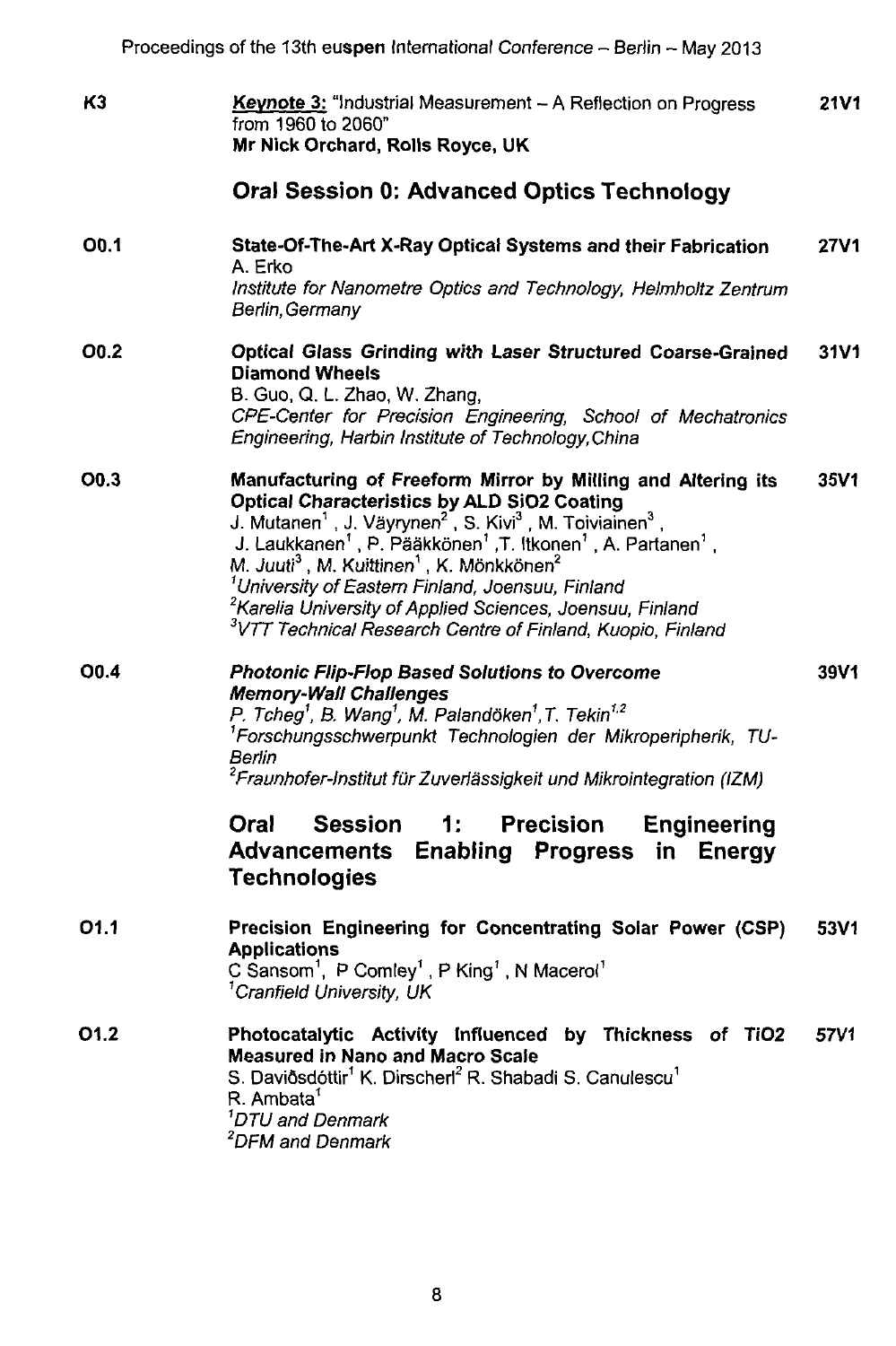| 01.3             | An Unconventional Experimental Setup for Testing Cutting<br>Performance/ wear Resistance of Diamond Cutting Wires<br>V. Herold <sup>1</sup> S. König <sup>1</sup> M. Berg <sup>2</sup><br><sup>1</sup> University Jena, Institute for Materials Science and Technology,<br>Germany<br><sup>2</sup> i-fiber GmbH. Germanv                                                                                                                                                                                | 61V1         |
|------------------|---------------------------------------------------------------------------------------------------------------------------------------------------------------------------------------------------------------------------------------------------------------------------------------------------------------------------------------------------------------------------------------------------------------------------------------------------------------------------------------------------------|--------------|
|                  | Oral Session 2: Nano and Micro Metrology                                                                                                                                                                                                                                                                                                                                                                                                                                                                |              |
| O <sub>2.1</sub> | In-line Metrology of Functional Surfaces with a Focus on<br>Defect Assessment on Large Area Roll to Roll Substrates<br>L. Blunt <sup>1</sup> , L Fleming <sup>1</sup> , M. Elrawemi <sup>1</sup> , D. Robbins <sup>2</sup> ,<br>H. Muhamedsalih <sup>1</sup><br><sup>1</sup> University of Huddersfield, UK,<br><sup>2</sup> Centre for Process Innovation, Sedgefield, UK                                                                                                                              | <b>71V1</b>  |
| <b>O2.2</b>      | High-resolution Investigation and Application of Diamond<br>Coated Probing Spheres for CMM- and Form Metrology<br>M. Neugebauer, S. Bütefisch, T. Dziomba, S. Koslowski, H.<br>Reimann<br>Physikalisch-Technische Bundesanstalt (PTB), Germany                                                                                                                                                                                                                                                          | 75V1         |
| O <sub>2.3</sub> | Validation of On-machine Microfeatures Volume Measurement<br>Using Micro EDM Milling Tool Electrode as Touch Probe<br>G. Tristo <sup>1</sup> , M. Balcon <sup>1</sup> , S. Carmignato <sup>2,</sup> G. Bissacco <sup>3</sup><br><sup>1</sup> Department of Industrial Engineering, University of Padua, Italy<br><sup>2</sup> Department of Management and Engineering, University of Padua,<br>ltalv<br><sup>3</sup> Department of Mechanical Engineering, Technical University of<br>Denmark, Denmark | 79V1         |
| O <sub>2.4</sub> | Virtual CMM Method Applied to Aspherical Lens Parameters<br>Calibration<br>A. Küng, A. Nicolet, F. Meli<br>Federal Institute of Metrology METAS                                                                                                                                                                                                                                                                                                                                                         | 83V1         |
|                  | Oral Session 3: Ultra Precision Machines and<br><b>Control</b>                                                                                                                                                                                                                                                                                                                                                                                                                                          |              |
| O3.1             | Concept for a Miniaturized Machine-Tool-Module for the<br><b>Manufacturing</b><br><b>Micro-Components</b><br>of<br>Operated<br>at<br>its<br><b>Resonance Frequency</b><br>C. Oberländer <sup>1</sup> , J.P. Wulfsberg <sup>1</sup><br><sup>1</sup> Helmut-Schmidt-University, University of the Federal Armed Forces<br>Hamburg, Germany                                                                                                                                                                | <b>167V1</b> |
| O3.2             | <b>Concrete Based Parts for High Precision Applications</b><br>C. Hahm <sup>1</sup> , R. Theska <sup>1</sup> , K. John <sup>1</sup> , A. Flohr <sup>2</sup> , A. Dimmig-Osburg <sup>2</sup><br><sup>1</sup> Technische Universität Ilmenau, Germany<br><sup>2</sup> Bauhaus-Universität Weimar, Germany                                                                                                                                                                                                 | 171V1        |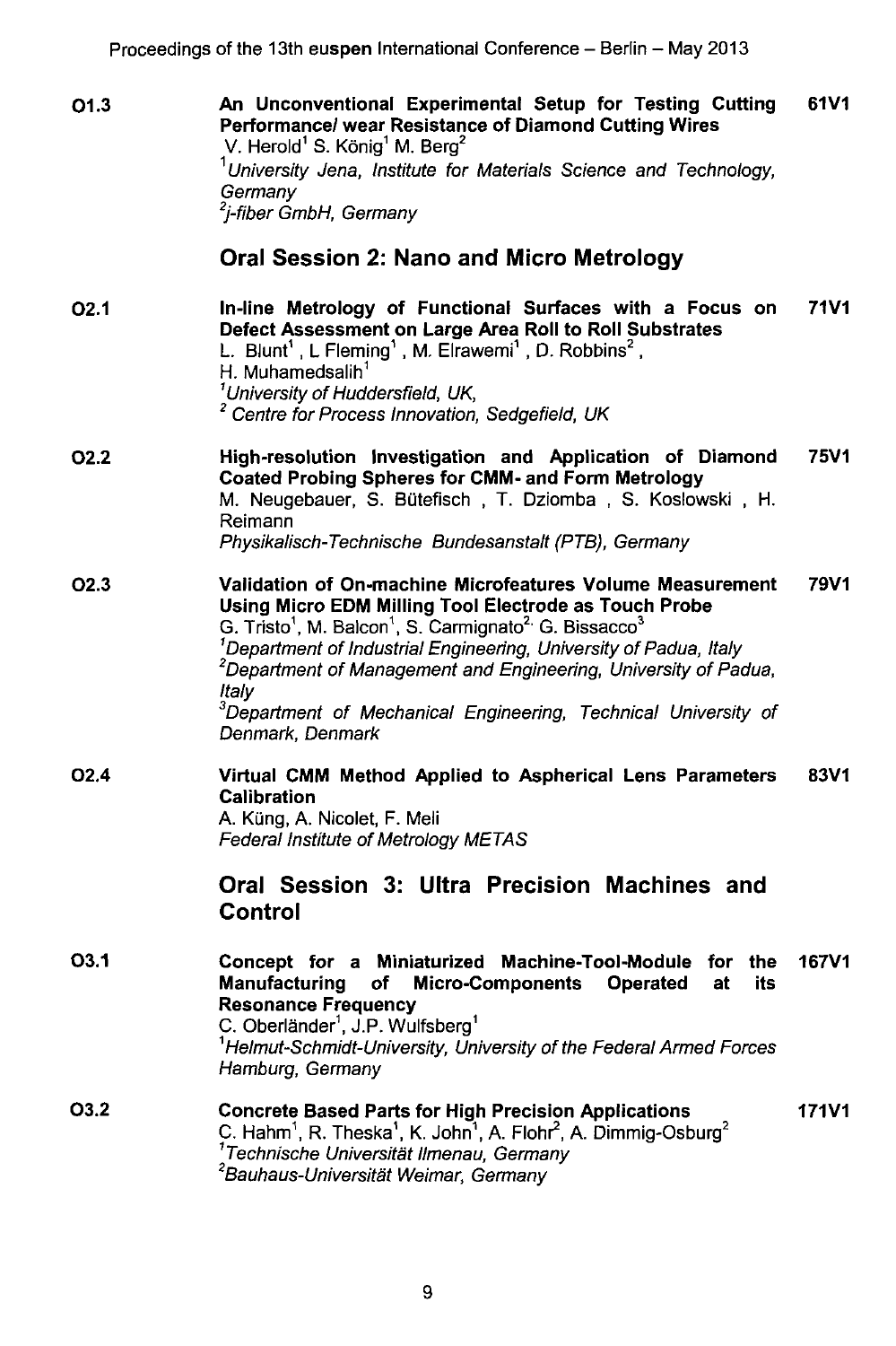| O3.3             | Fast Nanometer Positioning System by Combining Fast<br><b>Resonant Mode and Accurate Piezostack Direct Drive</b><br>A. Santoso, J. Peirs, F. Al-Bender, D. Reynaerts<br>KU Leuven, Department of Mechanical Engineering, Belgium                                                                                                                                                                                                                                         | <b>175V1</b> |
|------------------|--------------------------------------------------------------------------------------------------------------------------------------------------------------------------------------------------------------------------------------------------------------------------------------------------------------------------------------------------------------------------------------------------------------------------------------------------------------------------|--------------|
| O3.4             | Towards the Realization of the New INRIM Angle Comparator<br>M. Pisani and M. Astrua<br>Istituto Nazionale di Ricerca Metrologica, INRIM, Italy                                                                                                                                                                                                                                                                                                                          | 179V1        |
| O <sub>3.5</sub> | Geometrical-based approach for flexure mechanism design<br>T.J. Teo <sup>1</sup> , G. Z. Lum <sup>1,2,3</sup> , G.L. Yang <sup>1</sup> , S. H. Yeo <sup>2</sup> , M. Sitti <sup>3</sup><br><sup>1</sup> Singapore Institute of Manufacturing Technology, Singapore<br><sup>2</sup> Nanyang Technological University, Singapore<br><sup>3</sup> Carnegie Mellon University, United States.                                                                                | <b>184V1</b> |
|                  | <b>Oral Session 4: High Precision Mechatronics</b>                                                                                                                                                                                                                                                                                                                                                                                                                       |              |
| 04.1             | FEM Model Based POD Reduction to Obtain Optimal Sensor<br>Locations for Thermo-elastic Error Compensation<br>J. van der Sanden, P. Philips<br>Philips Innovation Services. The Netherlands                                                                                                                                                                                                                                                                               | 275V1        |
| O4.2             | 2-DoF Magnetic Actuator for a 6-DoF Stage with Long-stroke<br><b>Gravity Compensation</b><br>R. Deng, J. W. Spronck, A. Tejada, R. H. Munnig Schmidt<br>PME: Mechatronic System Design, Delft University of Technology,<br><b>The Netherlands</b>                                                                                                                                                                                                                        | 279V1        |
| O4.3             | <b>Highly Accurate Passive Actuation System</b><br>S. A. J. Hol <sup>1</sup> , J. Huang <sup>1</sup> , W. Zhou <sup>1</sup> , M. Koot <sup>1</sup> , H. Vermeulen <sup>1</sup> ,<br>J. van Eijk <sup>2</sup> , R. Munnig-Schmidt <sup>3</sup><br><sup>1</sup> ASML BV, The Netherlands<br><sup>2</sup> MICE BV, The Netherlands<br><sup>3</sup> Delft University of Technology, Mechatronic Systems Design, The<br>Netherlands                                           | <b>283V1</b> |
| O4.4             | Design and Fabrication of a Novel Centimeter Scale Three<br>Dimensional Silicon Tip, Tilt and Piston Mirror Mechanism<br>J. Kruis <sup>1,2</sup> , F. Barrot <sup>1</sup> , L. Giriens <sup>1</sup> , D. Bayat <sup>1</sup> , R. Fournier <sup>1</sup> ,<br>S. Henein <sup>2</sup> , S. Jeanneret <sup>1</sup><br>'Centre Suisse d'Electronique et de Microtechnique (CSEM),<br>Switzerland<br><sup>2</sup> École Polytechnique Fédérale de Lausanne (EPFL), Switzerland | 288V1        |
| O4.5             | Superstructures control with active tie rods<br>C. Collette, D. Tshilumba, L. Fueyo-Rosa<br>University of Brussels, Belgium                                                                                                                                                                                                                                                                                                                                              | 292V1        |

## Posters Sessions 0-4

# Session 0: Advanced Optics Technology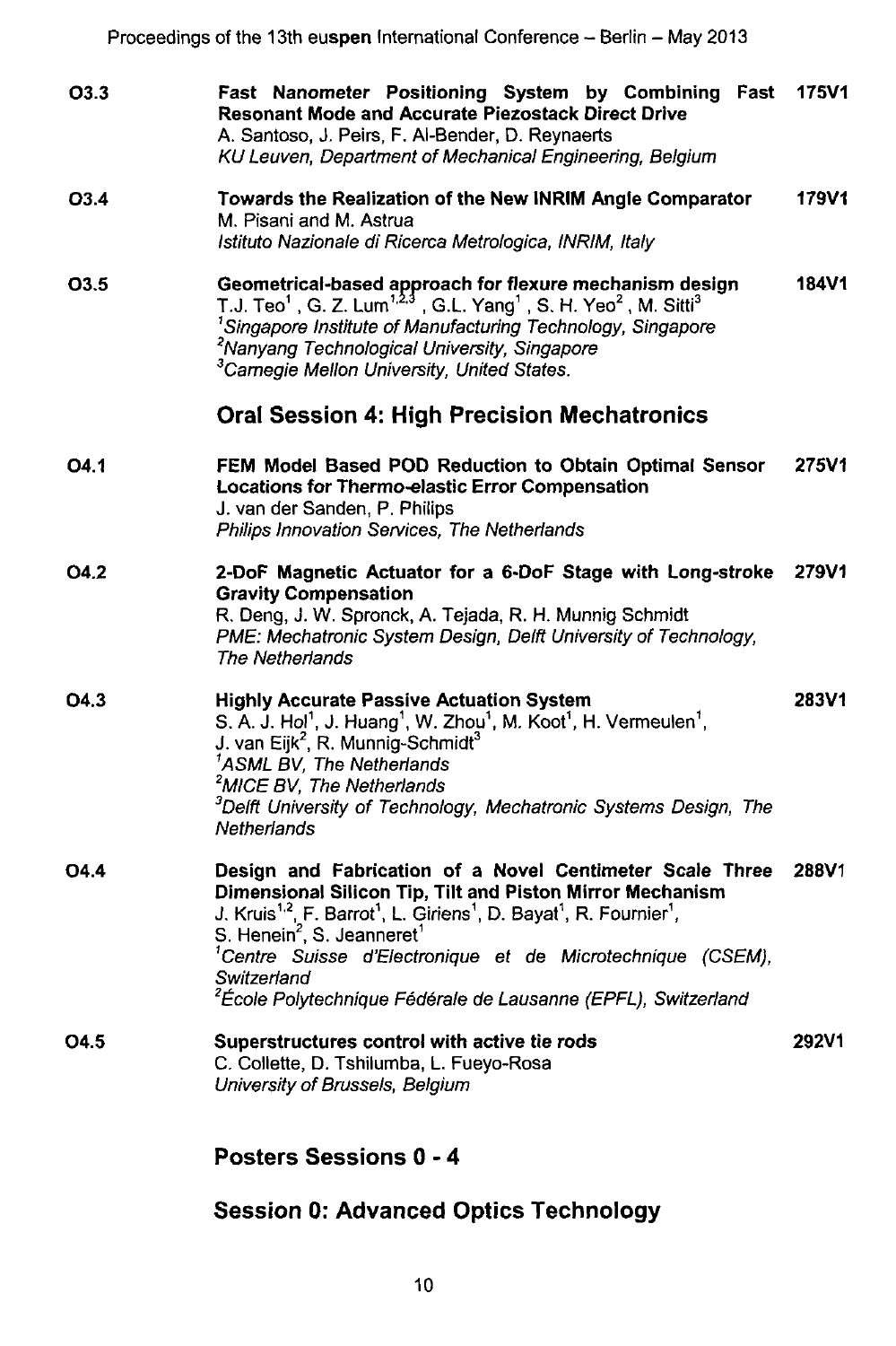Proceedings of the 13th eu<mark>spen</mark> International Conference -- Berlin -- May 2013

| P0.01             | High Precision Injection Moulding of Freeform Optics with 3D<br><b>Error Compensation Strategy</b><br>L. Dick <sup>1,2</sup> , S. Risse <sup>3</sup> , A. Tünnermann <sup>2,3</sup><br><sup>1</sup> JENOPTIK Polymer Systems GmbH, Germany<br><sup>2</sup> Friedrich Schiller University Jena, Abbe Center of Photonics,<br>Institute of Applied Physics, Germany<br><sup>3</sup> Fraunhofer Institute for Applied Optics and Precision Engineering<br>IOF, Germany                                           | 43V1 |
|-------------------|---------------------------------------------------------------------------------------------------------------------------------------------------------------------------------------------------------------------------------------------------------------------------------------------------------------------------------------------------------------------------------------------------------------------------------------------------------------------------------------------------------------|------|
| P0.02             | Integration Platform of Dual Wavelength Signal Source for<br>120GHz Wireless Communication Systems<br>M. Palandöken <sup>1</sup> , T. Tekin <sup>1,2</sup><br><sup>1</sup> Forschungsschwerpunkt Technologien der Mikroperipherik, TU-<br>Berlin<br><sup>2</sup> Fraunhofer-Institut für Zuverlässigkeit und Mikrointegration (IZM, ,<br>Germany)                                                                                                                                                             | 47V1 |
|                   | <b>Session 1: Precision Engineering Advancements</b><br><b>Enabling Progress in Energy Technologies</b>                                                                                                                                                                                                                                                                                                                                                                                                       |      |
| P <sub>1.01</sub> | Fabrication of Freeformed Blazed Gratings by Ultraprescision<br>Machining<br>K. Haskic <sup>1*</sup> , S. Kühne <sup>1*</sup> , S. Lemke <sup>2</sup> , M. Schmidt <sup>1</sup><br><sup>1</sup> Technische Universität Berlin, Institut Für Werkzeugmaschinen und<br>Fabrikbetrieb (IWF), Fachgebiet Mikro- und Feingeräte (MFG),<br>Germany<br><sup>2</sup> Helmholtz-Zentrum Berlin für Materialien und Energie (HZB),<br>Institut Nanometeroptik und Technologie (G-INT), Germany<br>*Equally contributing | 65V1 |
|                   | <b>Session 2: Nano and Micro Metrology</b>                                                                                                                                                                                                                                                                                                                                                                                                                                                                    |      |
| P <sub>2.01</sub> | 3D Shape Measurement Under Multiple Refraction Condition<br><b>Using Optical Projection Method</b><br>Y. Uchida, R. Kamei, Y. Higashio<br>Department of Mechanical Engineering, Aichi Institute<br>of<br>Technology, Japan                                                                                                                                                                                                                                                                                    | 87V1 |
| P <sub>2.02</sub> | Elastic Behaviour of Millimetre-scale Polymeric Triskelion-like<br><b>Flexures</b><br>D.G. Chetywnd, Z. Davletzhanova, Y. Kogoshi, H. ur Rashid<br>School of Engineering, University of Warwick, UK                                                                                                                                                                                                                                                                                                           | 91V1 |
| P <sub>2.03</sub> | Scanning Results and Repeatability Testing of the TriNano<br><b>Ultra Precision CMM</b><br>A.J.M. Moers <sup>1</sup> , M.C.J.M. van Riel <sup>1,2</sup> , E.J.C. Bos <sup>1</sup><br><sup>1</sup> Xpress Precision Engineering, The Netherlands<br><sup>2</sup> Eindhoven University of Technology, The Netherlands                                                                                                                                                                                           | 95V1 |
| P2.04             | Distance Ranging Using Original Fiber-optic Interferometer<br>J K. Thurner, P.-F. Braun, K. Karrai<br>attocube systems AG, Königinstrasse München, Germany                                                                                                                                                                                                                                                                                                                                                    | 99V1 |

 $\bar{z}$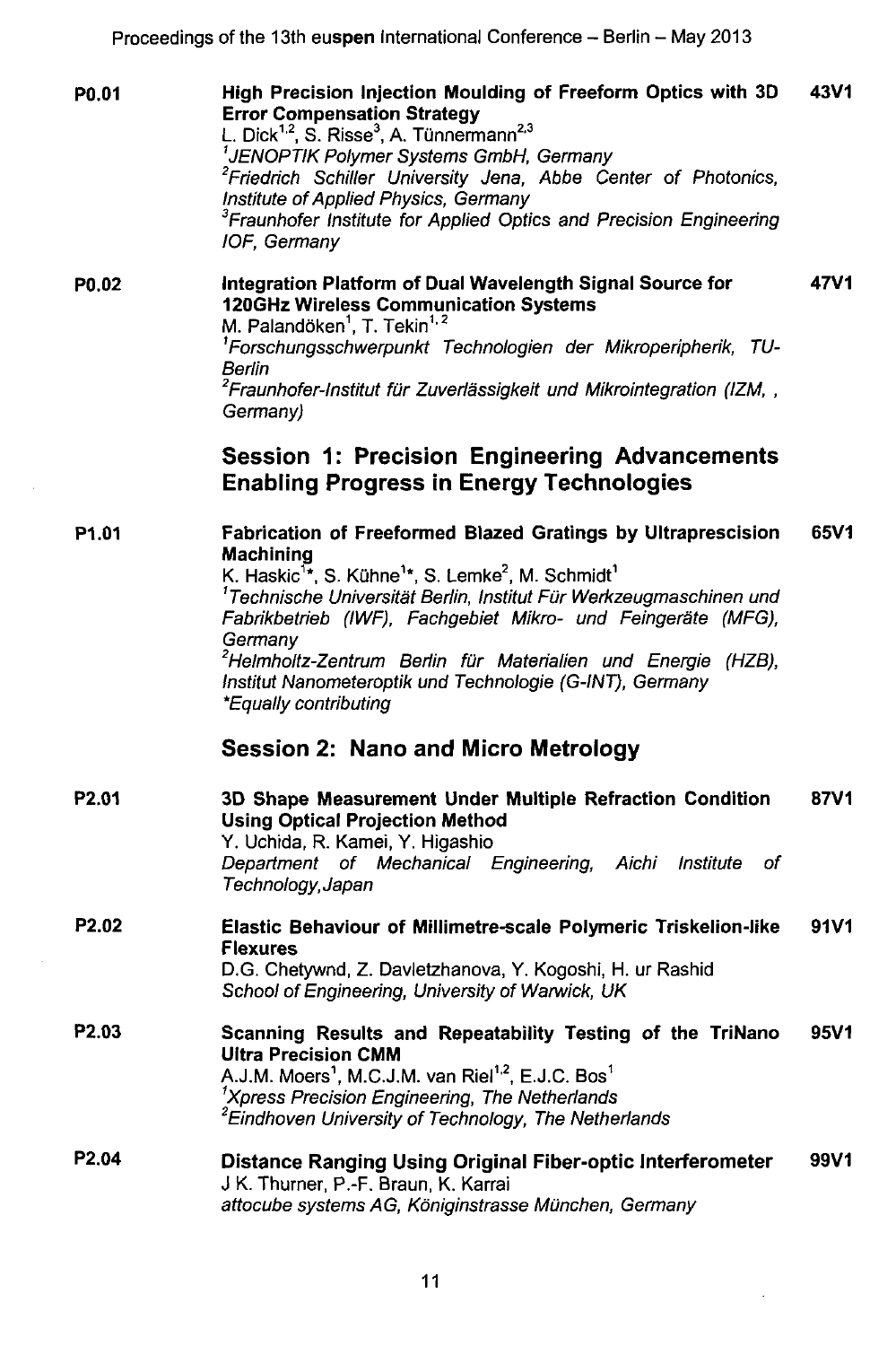| P2.05             | Design of a Nanometer-accurate Air Bearing Rotary Stage<br>for the Next Generation Nano-CT Scanners<br>S. Cappa, D. Reynaerts, F. Al-Bender<br>KU Leuven, Department of Mechanical Engineering, Belgium                                                                                                                                                                                                                                                                        | <b>103V1</b> |
|-------------------|--------------------------------------------------------------------------------------------------------------------------------------------------------------------------------------------------------------------------------------------------------------------------------------------------------------------------------------------------------------------------------------------------------------------------------------------------------------------------------|--------------|
| P <sub>2.06</sub> | Practical<br>Method<br>for Determining the<br>Metrological<br><b>Structure Resolution of Dimensional CT</b><br>S. Carmignato <sup>1</sup> , P. Rampazzo <sup>1</sup> , M. Balcon <sup>2</sup> , M. Parisatto <sup>3</sup><br><sup>1</sup> University of Padova, Department of Management<br>and<br>Engineering, Italy<br><sup>2</sup> University of Padova, Department of Industrial Engineering, Italy<br><sup>3</sup> University of Padova, Department of Geosciences, Italy | <b>107V1</b> |
| P2.07             | Traceable Profilometer with a Piezoresistive Cantilever for<br>High-aspect-ratio Microstructure Metrology<br>M. Xu, U. Brand, J. Kirchhoff<br>Physikalisch-Technische Bundesanstalt (PTB), Germany                                                                                                                                                                                                                                                                             | <b>111V1</b> |
| P <sub>2.08</sub> | Verification of Thickness and Surface Roughness of a Thin<br><b>Film Transparent Coating</b><br>K. Mohaghegh <sup>1</sup> , H.N. Hansen <sup>1</sup> , H. Pranov <sup>2</sup> , G. Kofod <sup>2</sup><br><sup>1</sup> Technical University of Denmark, Denmark<br><sup>2</sup> InMold Biosystems, Denmark                                                                                                                                                                      | <b>115V1</b> |
| P <sub>2.09</sub> | Measurement and Evaluation Processes for Inner Micro<br><b>Structures</b><br>T. Krah <sup>1</sup> , A. Wedmann <sup>1</sup> , K. Kniel <sup>1</sup> , F. Härtig <sup>1</sup><br><sup>1</sup> Physikalisch-Technische Bundesanstalt, Braunschweig und Berlin,<br>Germany                                                                                                                                                                                                        | <b>120V1</b> |
| P <sub>2.10</sub> | Quantitative Assessment of Nano Wear of DLC Coated<br>Samples using AFM and Optical Confocal Microscopy<br>G. Dai <sup>1</sup> , F. Pohlenz <sup>1</sup> , H. Bosse <sup>1</sup> , A. Kovalev <sup>2</sup> , D. Spaltmann <sup>2</sup> , M.<br>Woydt <sup>2</sup><br><sup>1</sup> Physikalisch-Technische Bundesanstalt (PTB), Braunschweig,<br>Germany<br><sup>2</sup> Federal Institute for Materials Research and Testing (BAM), Berlin,<br>Germany                         | <b>124V1</b> |
| P <sub>2.11</sub> | Measurement Setup for the Experimental Lifetime Evaluation of 128V1<br><b>Micro Gears</b><br>G. Lanza <sup>1</sup> , B. Haefner <sup>1</sup><br>wbk Institute of Production Science, Karlsruhe Institute of<br>Technology (KIT), Germany                                                                                                                                                                                                                                       |              |
| P2.12             | 3D-Reconstruction of Microstructures on Cylinder Liners<br>F. Engelke, M. Kästner, E. Reithmeier<br>Institute of Measurement and Automatic Control - Leibniz<br>Universität Hannover                                                                                                                                                                                                                                                                                           | <b>132V1</b> |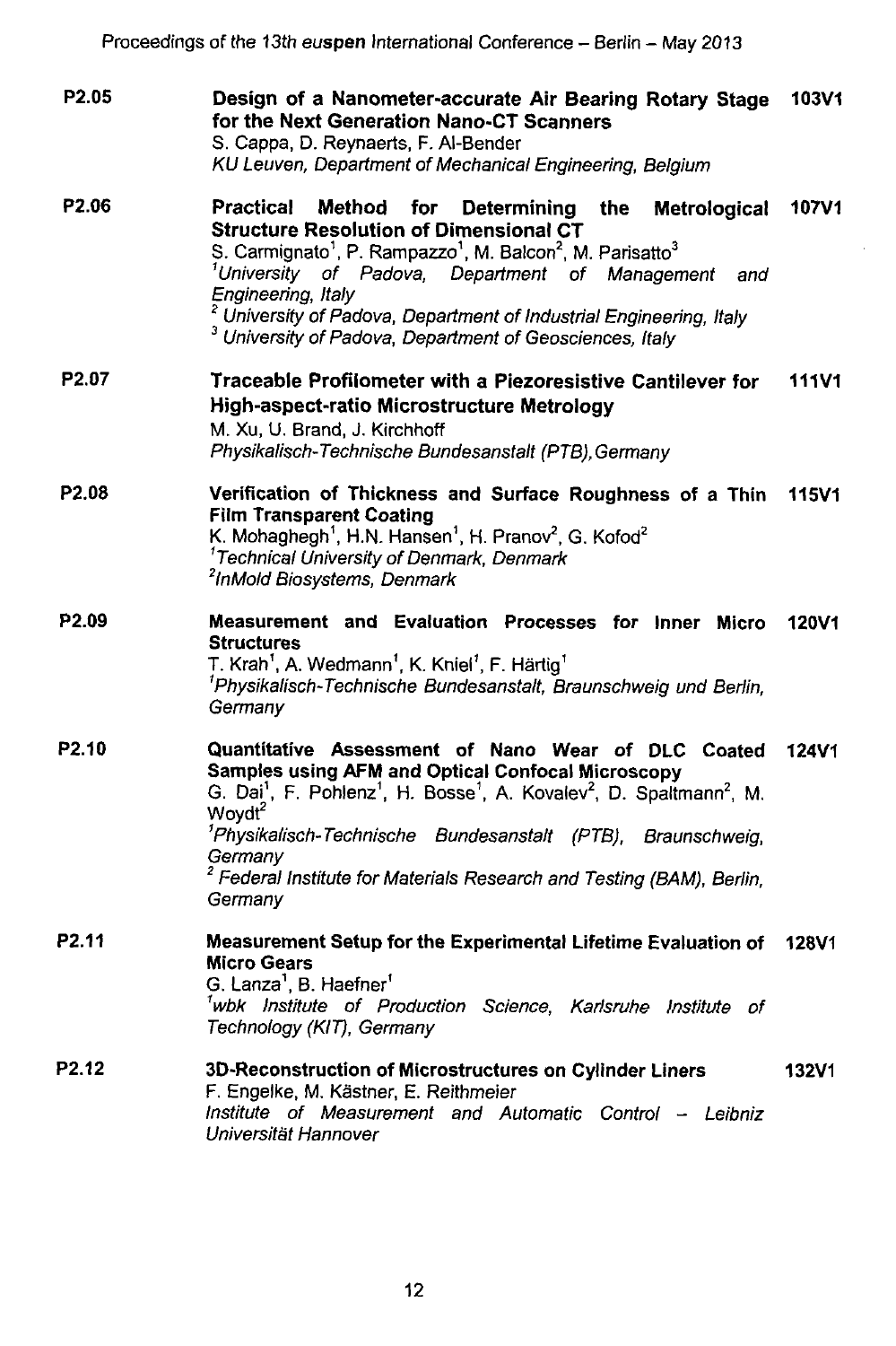Proceedings of the 13th eu<mark>spen</mark> International Conference – Berlin – May 2013

| P <sub>2.13</sub> | A Self-calibration Method for the Error Mapping of a 2D 136V1<br><b>Precision Sensor</b><br>M. Valenzuela <sup>1</sup> , M. Torralba <sup>2</sup> , J.A. Albajez <sup>1</sup> , J.A. Yagüe <sup>1</sup> , J.J.<br>Aquilar'<br><sup>1</sup> I3A, University of Zaragoza, Spain<br><sup>2</sup> Centro Universitario de la Defensa, Zaragoza, Spain                                                                                                                                                |              |
|-------------------|--------------------------------------------------------------------------------------------------------------------------------------------------------------------------------------------------------------------------------------------------------------------------------------------------------------------------------------------------------------------------------------------------------------------------------------------------------------------------------------------------|--------------|
| P <sub>2.14</sub> | Reaming in Microscale of Titanium and Titanium Alloys<br>D. Biermann, J. Schlenker<br>Department of Machining Technology, Technische Universität<br>Dortmund, Germany                                                                                                                                                                                                                                                                                                                            | 140V1        |
| P <sub>2.15</sub> | Investigation of Stylus Tip-size Effects in Surface Contact<br><b>Profilometry</b><br>K. T. Althagafy <sup>12</sup> , D G Chetwynd <sup>1</sup><br><sup>1</sup> School of Engineering, University of Warwick, Coventry, UK<br><sup>2</sup> Umm AlQura University, Saudi Arabia                                                                                                                                                                                                                   | <b>144V1</b> |
| P2.16             | ISO Compliant Reference Artefacts for the Verification of<br>Focus Varation-based Optical Micro-co-ordinate Measuring<br><b>Machines</b><br>F. Hiersemenzel <sup>1</sup> , J. D. Claverley <sup>2</sup> ; J. Singh <sup>1</sup> , J. N. Petzing <sup>1</sup> , F.<br>Helmli <sup>3</sup> , R. K. Leach <sup>2</sup><br><sup>1</sup> Loughborough University, Loughborough, UK;<br><sup>2</sup> National Physical Laboratory, Teddington, UK;<br><sup>3</sup> Alicona Imaging GmbH, Graz, Austria | <b>148V1</b> |
| P <sub>2.17</sub> | <b>Acoustic Emission-based Micro Milling Tool Contact Detection</b><br>as an Integrated Machine Tool Function<br>E. Uhlmann, N. Raue, C. Gabriel<br>Department of Machine Tools and Factory Management, Chair for<br>Manufacturing Technology, Technische Universität Berlin, Germany                                                                                                                                                                                                            | <b>152V1</b> |
| P <sub>2.19</sub> | Dimensional verification of high aspect ratio micro structures<br>using FIB-SEM<br>Y. Zhang <sup>1</sup> , H.N. Hansen <sup>1</sup><br><sup>1</sup> Department of Mechanical Engineering, Technical University of<br>Denmark, Denmark (DTU)                                                                                                                                                                                                                                                      | 156V1        |
| P <sub>2.20</sub> | Setting-up Kriging-based Adaptive Sampling in Metrology<br>D. Romano <sup>1</sup> , R. Ascione <sup>2</sup><br><sup>1</sup> University of Cagliari, Italy<br><sup>2</sup> ENEA, Italy<br>Session 3: Ultra Precision Machines and Control                                                                                                                                                                                                                                                         | 160V1        |
|                   |                                                                                                                                                                                                                                                                                                                                                                                                                                                                                                  |              |
| P3.01             | A New Approach on Reducing Thermal Impacts on High<br><b>Precision Machine Tools</b><br>M. Fritz <sup>1</sup> , Dr. D. Janitza <sup>1</sup><br><sup>1</sup> KERN Microtechnik GmbH, Germany                                                                                                                                                                                                                                                                                                      | 188V1        |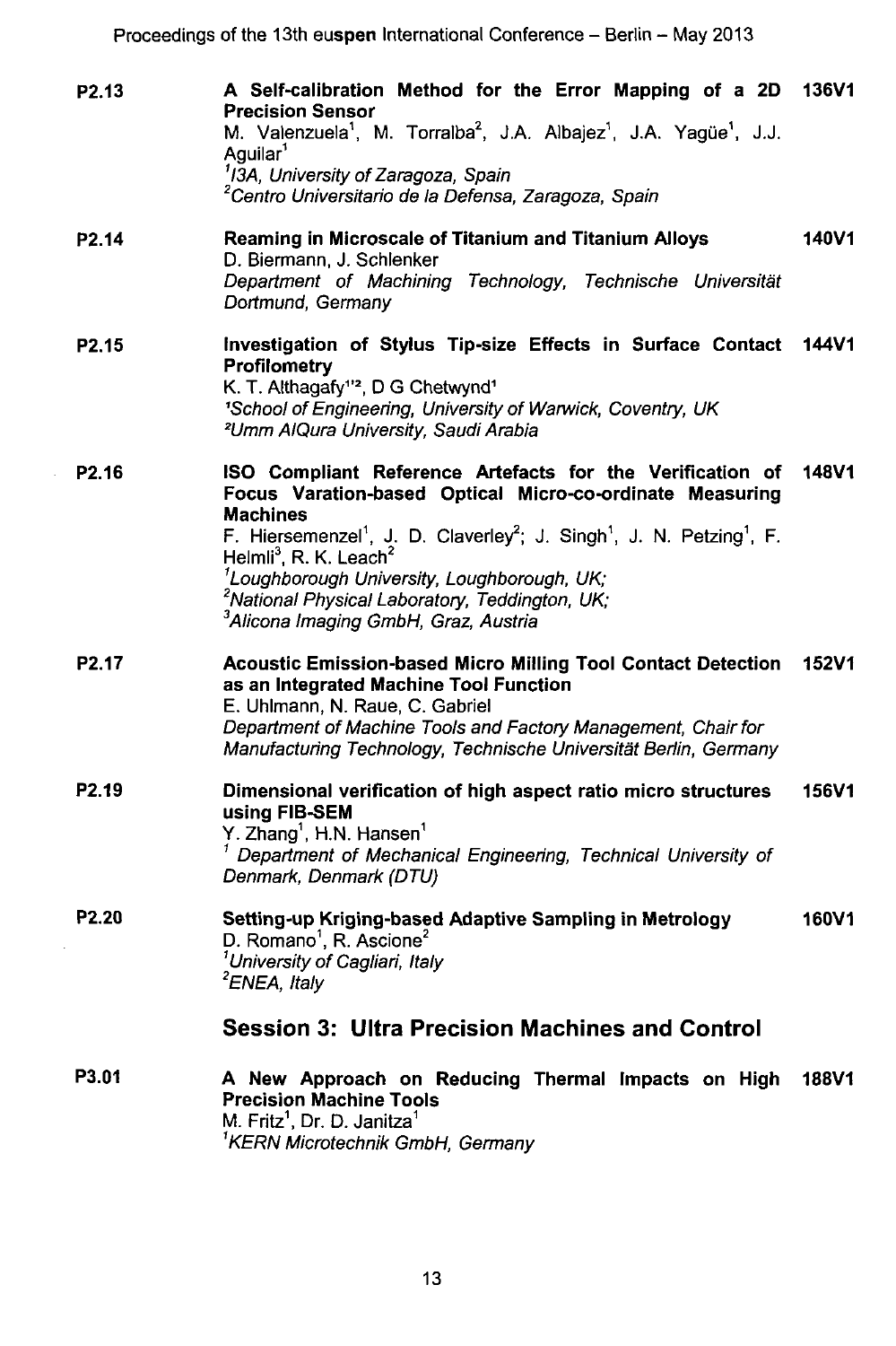Proceedings of the 13th eu**spen** International Conference – Berlin – May 2013

| P3.02 | Long Range Precision Stage Using Multi Bar Mirrors<br>S. Woo, D. Ahn, J. Park, D. Gweon<br>Korea Advanced Institute of Science and Technology (KAIST),<br>Republic of Korea                                                                                                                                                                                                                                                                                                                                                             | <b>192V1</b> |
|-------|-----------------------------------------------------------------------------------------------------------------------------------------------------------------------------------------------------------------------------------------------------------------------------------------------------------------------------------------------------------------------------------------------------------------------------------------------------------------------------------------------------------------------------------------|--------------|
| P3.03 | Feasibility Study on a Spindle Supported by High Stiffness<br>Water Hydrostatic Bearings for Ultra-precision Machine Tool<br>Y. Nakao <sup>1</sup> , K. Yamada <sup>1</sup> , K. Wakabayashi <sup>1</sup> , K. Suzuki <sup>1</sup><br><sup>1</sup> Kanagawa University, Japan                                                                                                                                                                                                                                                           | 196V1        |
| P3.04 | Investigations of a Small Machine Tool with CFRP-frame<br><sup>1</sup> H.-W. Hoffmeister, <sup>1</sup> A. Gerdes, <sup>2</sup> A. Verl, <sup>2</sup> K.-H. Wurst, <sup>2</sup> T. Heinze,<br><sup>2</sup> C. Batke<br><sup>1</sup> TU Braunschweig, Institute of Machine Tools and Production<br>Technology, Braunschweig, Germany<br><sup>2</sup> Universität Stuttgart, Institute for Control Engineering of Machine<br>Tools and Manufacturing Units, Stuttgart, Germany                                                             | 200V1        |
| P3.05 | The Dynamic Design of an Ultra-precision Machine Tool Used<br>for Larger KDP Crystal Machining<br>Y. Liang, W. Chen*, Y. Sun, Q. Zhang, F. Zhang<br>Center for Precision Engineering, Harbin Institute of Technology,<br>Harbin, China                                                                                                                                                                                                                                                                                                  | 204V1        |
| P3.06 | Investigation of Micro-optic Polishing Characteristics by 208V1<br><b>Vibration-assisted Polishing</b><br>J. Guo <sup>1</sup> , Y. Yamagata <sup>1</sup> , H. Suzuki <sup>1, 2</sup> , S. Morita <sup>1</sup> , T. Higuchi <sup>3</sup><br><sup>1</sup> The Institute of Physical and Chemical Research (RIKEN), Wako,<br>Saitama, Japan<br><sup>2</sup> Department of Mechanical Engineering, Chubu University,<br>Kasugai, Aichi, Japan<br><sup>3</sup> Department of Precision Engineering, The University of Tokyo,<br>Tokyo, Japan |              |
| P3.07 | Parameter Determination for an Electromechanical Model of a<br>Displacement-Amplified Piezoelectric Actuator<br>J.H. Liu <sup>1</sup> , W. O'Connor <sup>1</sup> , E. Ahearne <sup>1</sup> and G. Byrne <sup>1</sup><br>School of Mechanical and Materials Engineering, University<br>College Dublin, Ireland                                                                                                                                                                                                                           | 212V1        |
| P3.08 | Ultraprecise Positioning Mechanism with 3-DOF Over a One-<br>millimeter Stroke Using<br>Monolithic Flexure Guide<br>and<br><b>Electromagnetic Actuator</b><br>S. Fukada <sup>1</sup> , T. Matsuda, Y. Aoyama, T. Kirihara<br><sup>1</sup> Shinshu University, Japan                                                                                                                                                                                                                                                                     | 216V1        |
| P3.09 | Design and construction of a novel assisted tool-holder<br>L. Javarez Jr <sup>1</sup> , J.G. Duduch <sup>1</sup> , R.G. Jasinevicius <sup>1</sup> , A.M. Gonçalves <sup>1</sup><br><sup>1</sup> University of São Paulo, Brazil                                                                                                                                                                                                                                                                                                         | 220V1        |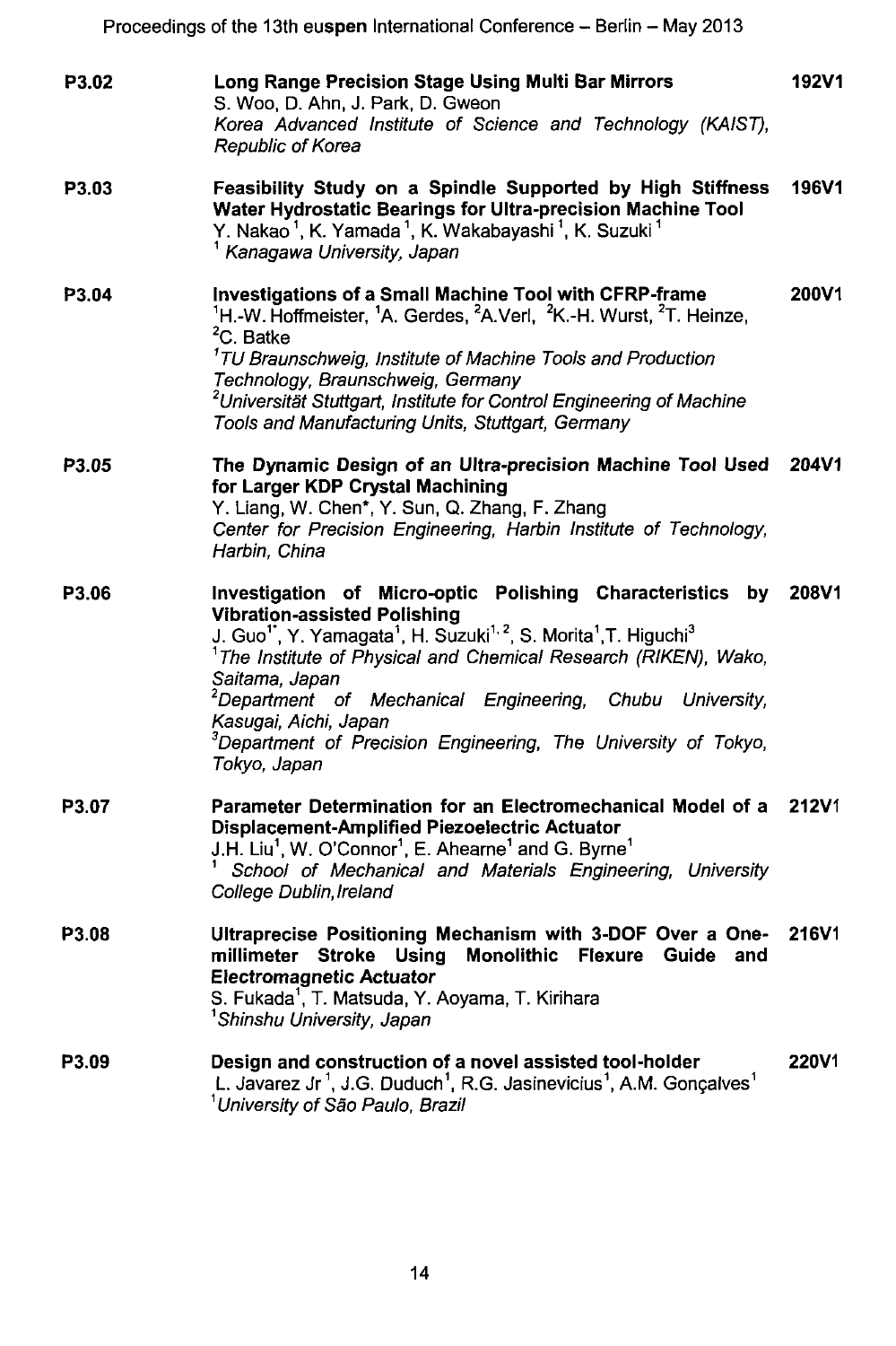Proceedings of the 13th eu**spen** International Conference – Berlin – May 2013

| P3.11 | Development of a Vertical-spindle Rotary Surface Grinding<br>Machine<br>for<br>Large<br>Scale Silicon-wafers<br><b>Machine</b><br>Specifications and Performance of Rotary Work Table<br>A.Yui <sup>1</sup> , A.Honda <sup>1</sup> , S.Okuyama <sup>1</sup> , T.Kitajima <sup>1</sup> , G.Okahata <sup>1</sup> , H.Saito <sup>2</sup> ,<br>A.H.Slocum $^3$<br><sup>1</sup> National Defense Academy, Japan<br><sup>2</sup> Okamoto Machine Tool, Japan<br><sup>3</sup> Massachusette Institute of Technology, USA | 224V1 |
|-------|-------------------------------------------------------------------------------------------------------------------------------------------------------------------------------------------------------------------------------------------------------------------------------------------------------------------------------------------------------------------------------------------------------------------------------------------------------------------------------------------------------------------|-------|
| P3.12 | Band-limited Cutting Force Control in Ultra-precision Turning<br>K. Enomoto <sup>1</sup> , Y. Kakinuma <sup>1</sup><br><sup>1</sup> Department of System Design Engineering, Keio University, Japan                                                                                                                                                                                                                                                                                                               | 228V1 |
| P3.13 | <b>Ultra Precision Process Monitoring</b><br>C. Brecher <sup>1</sup> , D. Lindemann <sup>1</sup> , A. Merz <sup>7</sup> , C. Wenzel <sup>1</sup><br><sup>1</sup> Fraunhofer Institute for Production Technology IPT Germany                                                                                                                                                                                                                                                                                       | 232V1 |
| P3.14 | Analysis of Mutual Influences of Control, Feedback and Servo 236V1<br><b>Drive Systems for Ultra Precision Machining</b><br>C. Brecher <sup>1</sup> , D. Lindemann <sup>1</sup> , C. Wenzel <sup>1</sup><br><sup>1</sup> Fraunhofer Institute for Production Technology IPT, Germany                                                                                                                                                                                                                              |       |
| P3.15 | Determining the Random Measurement Errors of a Novel<br>Moving-scale<br>Measurement<br><b>System</b><br>with<br>Nanometre<br>Uncertainty<br>J. N.Bosmans <sup>1</sup> , J. Qian <sup>1</sup> , D. Reynaerts <sup>1</sup><br><sup>1</sup> KU Leuven, Department of Mechanical Engineering, Belgium                                                                                                                                                                                                                 | 240V1 |
| P3.16 | An Approach to the Optimal Observer Design with Selectable<br><b>Bandwidth</b><br>I. Furlan, M. Bianchi, M. Caminiti, G. Montù<br>University of Applied Sciences of Southern Switzerland, Manno,<br>Switzerland                                                                                                                                                                                                                                                                                                   | 244V1 |
| P3.17 | Bandwidth Increase for Plate-like Structures by Adding<br><b>Mechanical Dampers</b><br>C.A.M. Verbaan <sup>1</sup> , P.C.J.N. Rosielle <sup>1</sup> , M. Steinbuch <sup>1</sup><br>Control Systems Technology group, Department of Mechanical<br>Enaineerina.<br>Eindhoven University of Technology,<br>The<br>Netherlands                                                                                                                                                                                        | 248V1 |
| P3.18 | <b>Parallelism</b><br>Alignment<br>A<br>Mechanism for Nanoimprint<br>Lithograph with Large Imprinting Force<br>W.J. Chen, W. Lin, G.L. Yang<br>Singapore Institute of Manufacturing Technology (SIMTech),<br>Singapore                                                                                                                                                                                                                                                                                            | 252V1 |
| P3.19 | Design and Performance of a 6 DOF Hybrid Hexapod<br>N.L. Brown <sup>1</sup> , C.W. Hennessey <sup>1</sup><br><sup>1</sup> ALIO Industries, USA                                                                                                                                                                                                                                                                                                                                                                    | 256V1 |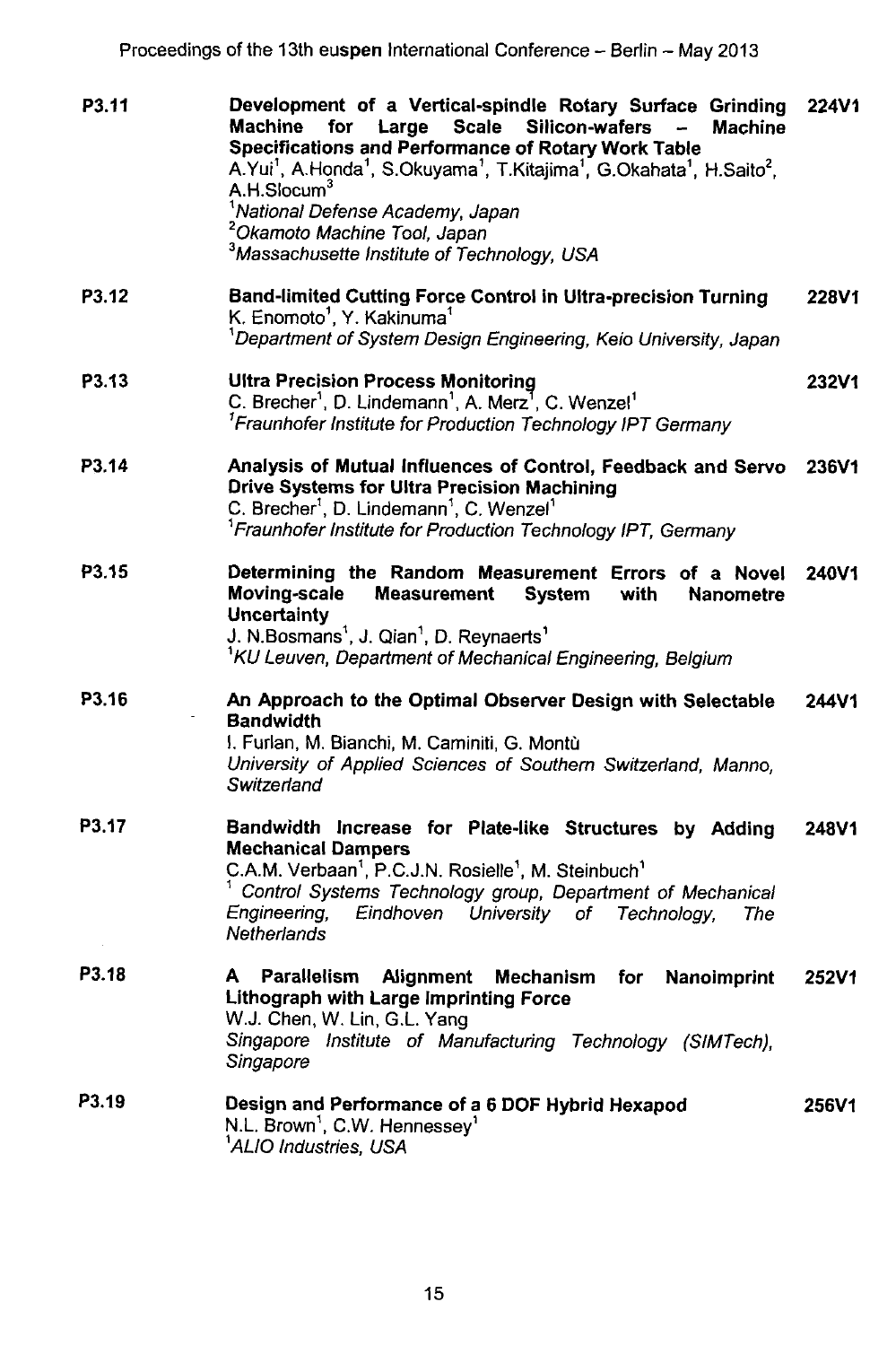P3.21 Concept Design of a 5-axis Portable Milling Machine for the In- 260V1 situ Processing of Large Pieces J. Eguia<sup>1</sup>, O. Gonzalo<sup>1</sup>, M. San Martin<sup>1</sup>, S. Ilhenfeldt<sup>2</sup> 1/K4 - TEKNIKER, Spain <sup>2</sup>Fraunhofer IWU - Germany

### P3.23 Using Boron Doped Diamond Foils for Fabrication of Micro 264V1 **Cavities with EDM**<br>K E. Uhlmann<sup>1</sup>, K E. Uhlmann<sup>1</sup>, M. Langmack<sup>1</sup>, J. Fecher<sup>2</sup>, S. M. Rosiwal<sup>2</sup>, R. F. Singer<sup>2</sup> <sup>1</sup> Institute for Machine Tools and Factory Management, Technische Universitat Berlin, Germany <sup>2</sup>Institute of Science and Technology of Metals (WTM), University of Erlangen-Nuremberg, Erlangen, Germany P3.24 Design and Optimization of Flexure-Based Micro-manipulator 268V1

#### for Optics Alignment C. Brecher, N. Pyschny, T. Bastuck Fraunhofer Institute for Production Technology IPT, Germany

### Session 4: Ultra Precision Machines & Control

| P4.01 | Modelling Lateral Web Dynamics for R2R Equipment Design | 296V1 |
|-------|---------------------------------------------------------|-------|
|       | B. J. de Kruif, H. E. Schouten                          |       |
|       | TNO. The Netherlands                                    |       |

#### P4.02 Design of an Active Magnetic Stabilizer of the Dynamic 300V1 Behaviour of High Speed Rotors E. Brusa Dept. Mechanical and Aerospace Engineering, Politecnico di

Torino, Italy

P4.03 Physical and Phenomenological Simulation Models for the 304V1 Thermal Compensation of Rotary Axes of Machine Tools M. Gebhardt, S. Capparelli, M. Ess, W. Knapp, K. Wegener Institute of Machine Tools and Manufacturing (IWF), ETH Zurich, **Switzerland** 

#### P4.04 Compact Translatory Actuator with Moving Magnets and 310V1 Flexure Guide for Versatile Applications T. Bodrich, F. Ehle, J. Lienig Technische Universitat Dresden, Institute of Electromechanical and Electronic Design, Germany

#### P4.0S Displacement of a 6-DOF Inchworm-based Parallel Kinematic 314V1 **Stage** A. Torii, R. Kamiya, K. Doki, A. Ueda Dept. of Electrical and Electronics Eng., Aichi Institute of Technology, Japan